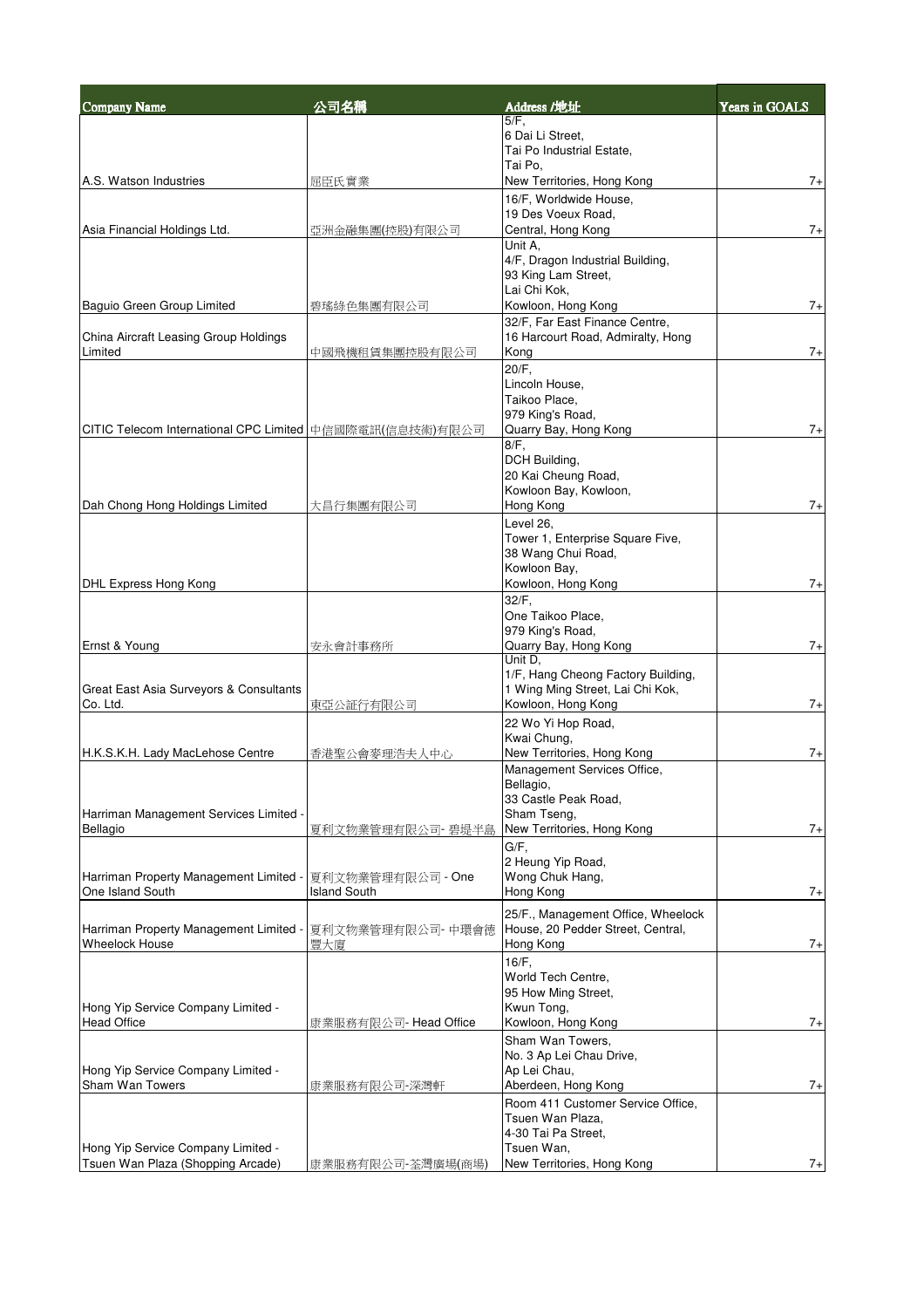| <b>Company Name</b>                                         | 公司名稱               | Address /地址                                                 | Years in GOALS |
|-------------------------------------------------------------|--------------------|-------------------------------------------------------------|----------------|
|                                                             |                    | Block 3, Podium,                                            |                |
|                                                             |                    | Blossom Garden,<br>No. 11 Leung Tak Street,                 |                |
| Kai Shing Management Services Limited                       |                    | Tuen Mun, New Territories,                                  |                |
| <b>Blossom Garden</b>                                       | 啟勝管理服務有限公司 - 寶怡花園  | Hong Kong                                                   | $7+$           |
|                                                             |                    | Unit 1901, Level 19,<br>Landmark North, 39 Lung Sum Avenue, |                |
| Kai Shing Management Services Limited                       |                    | Sheung Shui,                                                |                |
| - Landmark North                                            | 啟勝管理服務有限公司 - 上水廣場  | New Terrtories, Hong Kong                                   | $7+$           |
|                                                             |                    | Management Services Office,<br>Metropolis Plaza,            |                |
|                                                             |                    | 8 Lung Wan Street,                                          |                |
| Kai Shing Management Services Limited<br>- Metropolis Plaza | 啟勝管理服務有限公司 - 新都廣場  | Sheung Shui,<br>New Territories, Hong Kong                  | $7+$           |
|                                                             |                    | Level 1, Podium,                                            |                |
|                                                             |                    | Royal Ascot,                                                |                |
| Kai Shing Management Services Limited                       |                    | No. 1 Tsun King Road,<br>Shatin, New Territories,           |                |
| Royal Ascot                                                 | 啟勝管理服務有限公司-駿景園     | Hong Kong                                                   | $7+$           |
|                                                             |                    | Management Services Office,                                 |                |
|                                                             |                    | Shop 280,<br>L2, Zone B,                                    |                |
|                                                             |                    | Tai Po Mega Mall,                                           |                |
| Kai Shing Management Services Limited<br>- Tai Po Mega Mall | 啟勝管理服務有限公司 - 大埔超級城 | Tai Po,<br>New Territories, Hong Kong                       | $7+$           |
|                                                             |                    | 4/F Shui On Centre,                                         |                |
|                                                             |                    | 6-8 Harbour Road.                                           |                |
| Knight Frank                                                | 萊坊                 | Wanchai.<br>Hong Kong                                       | $7+$           |
|                                                             |                    | $17/F$ ,                                                    |                |
|                                                             |                    | 118 Connaught Road West,                                    |                |
| Mongolia Energy Corporation Limited                         | 蒙古能源有限公司           | Hong Kong                                                   | $7+$           |
|                                                             |                    | 20/F,<br>Laws Commercial Plaza,                             |                |
| Nan Fung Property Management - Head                         |                    | 788 Cheung Sha Wan Road,                                    |                |
| Office                                                      | 南豐集團 - 物業管理總辦公室    | Kowloon, Hong Kong<br>13/F,                                 | $7+$           |
|                                                             |                    | New Kowloon Plaza,                                          |                |
|                                                             |                    | 38 Tai Kok Tsui Road,<br>Tai Kok Tsui,                      |                |
| <b>SOCAM Development Limited</b>                            | 瑞安建業有限公司           | Kowloon, Hong Kong                                          | $7+$           |
|                                                             |                    | Management Services Office,                                 |                |
| Supreme Management Services Limited -                       |                    | No. 8 Severn Road,<br>The Peak,                             |                |
| Severn 8                                                    | 超卓管理服務有限公司-倚巒      | Hong Kong                                                   | $7+$           |
|                                                             |                    | Level 2.                                                    |                |
| Supreme Management Services Limited -                       |                    | Tower 8, The Leighton Hill,<br>2B Broadwood Road,           |                |
| The Leighton Hill                                           | 超卓管理服務有限公司-禮頓山     | Happy Valley, Hong Kong                                     | $7+$           |
|                                                             |                    | Hongkong Electric Centre, 44 Kennedy                        |                |
| The Hongkong Electric Company, Limited 香港電燈有限公司             |                    | Road, Hong Kong                                             | $7+$           |
|                                                             |                    | 7/F,<br>Yan Oi Tong Jockey Club Community                   |                |
|                                                             |                    | and Sports Centre.                                          |                |
|                                                             |                    | 18 Kai Man Path,<br>Tuen Mun,                               |                |
| Yan Oi Tong Limited                                         | 仁愛堂有限公司            | New Territories, Hong Kong                                  | $7+$           |
|                                                             |                    | Shop 201. Jubilee Square, 2-18 Lok                          |                |
| ARA Asset Management (Fortune)<br>Limited - Jubilee Square  |                    | King Street, Fo Tan, Shatin, New<br>Territories, Hong Kong  | $5+$           |
|                                                             | 置富資產管理有限公司 - 銀禧薈   | 45/F,                                                       |                |
|                                                             |                    | Jardine House,                                              |                |
| <b>BASF East Asia Regional Headquarters</b>                 |                    | 1 Connaught Place,                                          |                |
| Ltd.                                                        | 巴斯夫東亞地區總部有限公司      | Central, Hong Kong<br>Podium, 1                             | $5+$           |
|                                                             |                    | 10 Laguna Street,                                           |                |
| Citybase Property Management Limited -                      | 港基物業管理有限公司- 麗港城第1  | Cha Kwo Ling Road,<br>Kwun Tong,                            |                |
| Laguna City (Phase 1, 2 & 4)                                | ,2及4期              | Kowloon, Hong Kong                                          | $5+$           |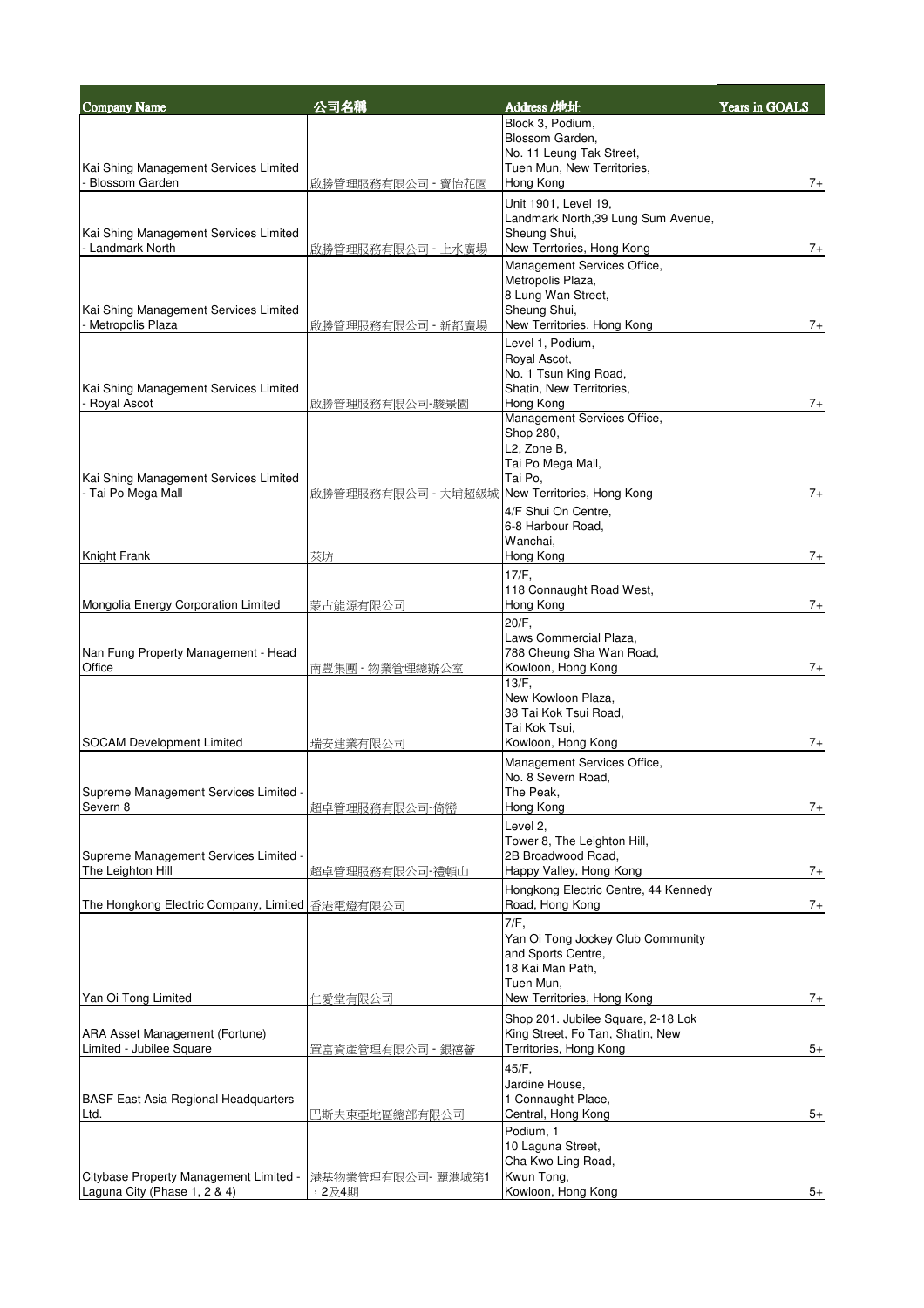| <b>Company Name</b>                                                | 公司名稱                       | Address /地址                                               | Years in GOALS |
|--------------------------------------------------------------------|----------------------------|-----------------------------------------------------------|----------------|
|                                                                    |                            | Level 10,                                                 |                |
| Citybase Property Management Limited -                             |                            | The Metroplis Residence,<br>8-9 Metropolis Drive,         |                |
| The Metropolis Residence Management                                | 港基物業管理有限公司-國際都會管           | Hung Hom,                                                 |                |
| Services Centre                                                    | 理服務中心                      | Kowloon, Hong Kong                                        | $5+$           |
|                                                                    |                            | 29/F.,<br>Chinachem Century Tower,                        |                |
| Freetech Road Recycling Technology                                 |                            | 178 Gloucester Road,                                      |                |
| (Holdings) Limited                                                 | 英達公路養護工程有限公司               | Wan Chai, Hong Kong                                       | $5+$           |
|                                                                    |                            | Room 901-903,<br>9th floor, Gloucester Tower,             |                |
|                                                                    |                            | The Landmark,                                             |                |
| GenNex Financial Media Limited                                     | 智盛財經媒體有限公司                 | No. 15 Queen's Road Central,<br>Hong Kong                 | $5+$           |
|                                                                    |                            | 27/F.                                                     |                |
|                                                                    |                            | Low Block, Grand Millennium Plaza,                        |                |
| Guotai Junan International Holdings                                |                            | 81 Queen's Road Central,                                  |                |
| Limited                                                            | 國泰君安國際控股有限公司               | Hong Kong<br>Telford House Management Office,             | $5+$           |
|                                                                    |                            | 16 Wang hoi Road,                                         |                |
| Harriman Property Management Limited -<br><b>Telford House</b>     |                            | Kowloon Bay,                                              |                |
|                                                                    | 夏利文物業管理有限公司 - 德福大廈         | Kowloon, Hong Kong                                        | $5+$           |
|                                                                    |                            | Unit 1811,<br>Wing On House Management Office,            |                |
| Harriman Property Management Limited -                             | 夏利文物業管理有限公司 - 永安集團         | 711 Des Voeux Road,                                       |                |
| Wing On House                                                      | 大廈                         | Central, Hong Kong                                        | $5+$           |
|                                                                    |                            | Unit 905-06, L9,<br>Tower 1,                              |                |
|                                                                    |                            | Kowloon Commerce Centre,                                  |                |
| Kai Shing Management Services Limited<br>- Kowloon Commerce Centre |                            | No-51 Kwai Cheong Road,<br>Kwai Chung,                    |                |
| Management Services Office                                         | 啟勝管理服務有限公司 - 九龍貿易中<br>心服務處 | New Territories, Hong Kong                                | $5+$           |
|                                                                    |                            | 18/F,                                                     |                |
|                                                                    |                            | Maxims Centre,                                            |                |
|                                                                    |                            | No.17 Cheung Shun Street,<br>Cheung Sha Wan,              |                |
| Maxim's Group                                                      | 美心集團                       | Kowloon, Hong Kong                                        | $5+$           |
|                                                                    |                            | Blk, I,<br>28/F.,                                         |                |
|                                                                    |                            | Shield Ind. Centre,                                       |                |
|                                                                    |                            | 84-92 Chai Wan Kok Street.<br>Tsuen Wan,                  |                |
| Nicedrape Solar Protection System Co.,<br>Ltd.                     | 麗絲迪系統有限公司                  | New Territories, Hong Kong                                | $5+$           |
|                                                                    |                            | Flat 1603A-1604,                                          |                |
|                                                                    |                            | Block 5, China Hong Kong City,                            |                |
|                                                                    |                            | 33 Canton Road,<br>Tsim Sha Tsui, Kowloon,                |                |
| Plotio Financial Group Limited                                     | 百利好金融集團有限公司                | Hong Kong                                                 | $5+$           |
|                                                                    |                            | 35/F,                                                     |                |
|                                                                    |                            | AIA Kowloon Tower,<br>Landmark East, 100 How Ming Street, |                |
|                                                                    |                            | Kwun Tona.                                                |                |
| Shell Hong Kong Limited                                            | 香港蜆殼有限公司                   | Kowloon, Hong Kong                                        | $5+$           |
|                                                                    |                            | No. 833 Lai Chi Kok Road.                                 |                |
| Shun Tak Property Management Limited<br>- liberté                  | 信德物業管理有限公司-昇悅居             | Kowloon,<br>Hong Kong                                     | $5+$           |
|                                                                    |                            | <b>Twelve Peaks Management Services</b>                   |                |
|                                                                    |                            | Office,                                                   |                |
| Supreme Management Services Limited -                              | 超卓管理服務有限公司- Twelve         | No.12 Mount Kellett Road,<br>The Peak,                    |                |
| <b>Twelve Peaks</b>                                                | Peaks                      | Hong Kong                                                 | $5+$           |
|                                                                    |                            | 11/F & 12/F,                                              |                |
|                                                                    |                            | Tower B, Regent Centre,<br>63 Wo Yi Hop Road,             |                |
|                                                                    |                            | Kwai Chung,                                               |                |
| Tradelink Electronic Commerce Limited                              | 貿易通電子貿易有限公司                | New Territories, Hong Kong                                | $5+$           |
|                                                                    |                            | 27/F,                                                     |                |
|                                                                    |                            | Overseas Trust Bank Building,<br>160 Gloucester Road,     |                |
| Allied Environmental Consultants Limited   沛然環境評估工程顧問有限公司          |                            | Wan Chai, Hong Kong                                       | 3+             |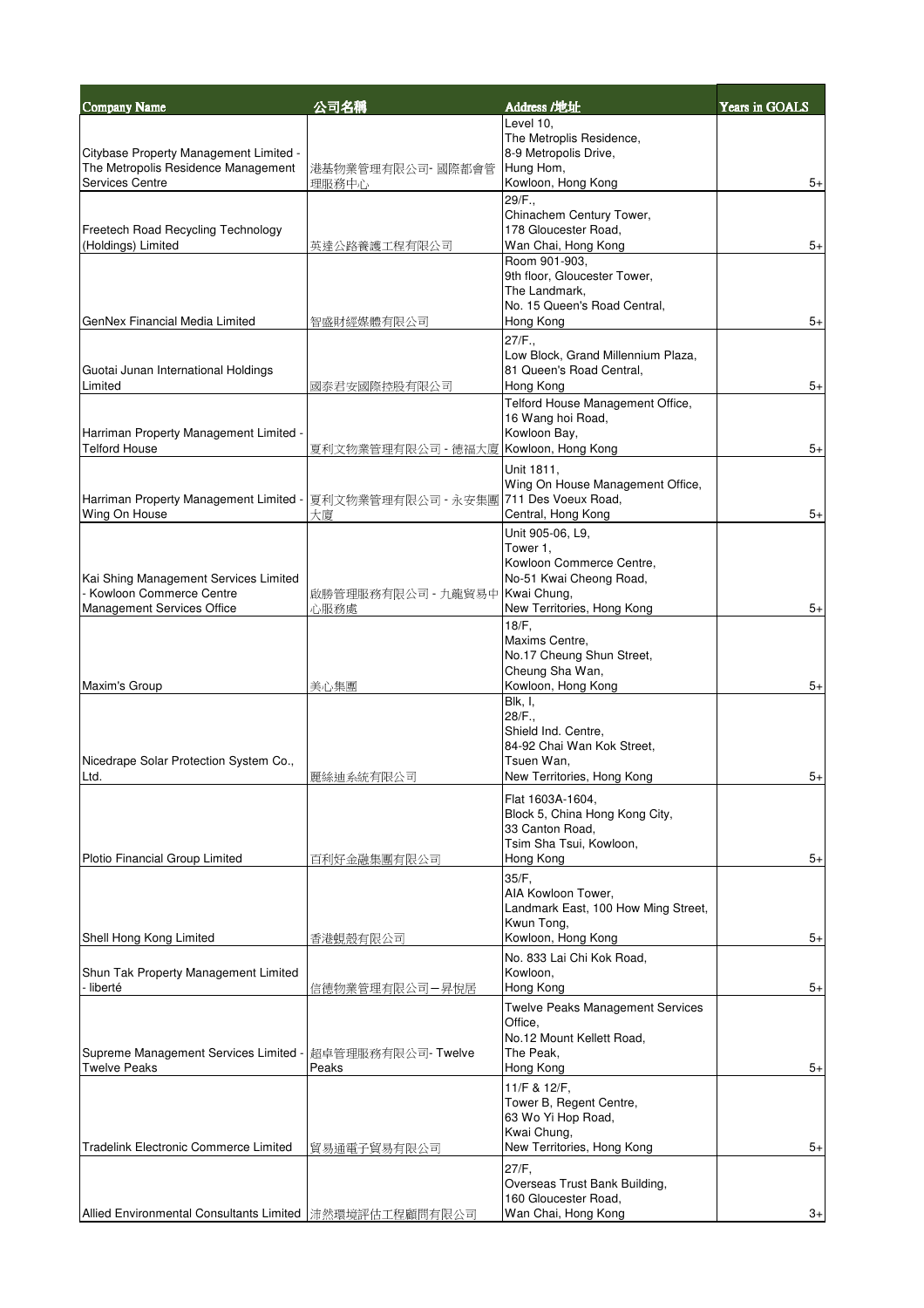| <b>Company Name</b>                                           | 公司名稱                                                         | Address /地址                                                                                                                                          | Years in GOALS |
|---------------------------------------------------------------|--------------------------------------------------------------|------------------------------------------------------------------------------------------------------------------------------------------------------|----------------|
| <b>ARA Asset Management (Fortune)</b>                         |                                                              | Metro Town Shopping Mall,<br>8 King Ling Road,<br>Tseung Kwan O,                                                                                     |                |
| Limited - Metro Town                                          | 置富資產管理有限公司 - 都會駅                                             | New Territories, Hong Kong                                                                                                                           | 3+             |
|                                                               |                                                              | 3301, 33/F,<br>Tower 1, The Gateway,<br>25 Canton Road,<br>Tsim Sha Tsui,                                                                            |                |
| China Unicom Global Limited                                   | 中國聯通國際有限公司                                                   | Kowloon, Hong Kong                                                                                                                                   | 3+             |
|                                                               |                                                              | Workshop B3,<br>$8/F$ ,<br>Yip Fung Industrial Building,                                                                                             |                |
| eft Payments (Asia) Limited                                   | 易付達(亞洲)有限公司                                                  | Kwai Chung, New Territories,<br>Hong Kong                                                                                                            | $3+$           |
| <b>EFT Solutions Limited</b>                                  | 俊盟國際有限公司                                                     | Workshop B1,<br>$11/F$ ,<br>Yip Fung Industrial Building,<br>Kwai Chung, New Territories,<br>Hong Kong                                               | $3+$           |
| <b>First Pacific Company Limited</b>                          | 第一太平有限公司                                                     | 24/F,<br>Two Exchange Square,<br>8 Connaught Place,<br>Central, Hong Kong                                                                            | $3+$           |
| Hung Fook Tong Group Holdings Limited  鴻福堂集團控股有限公司            |                                                              | $8/F$ .<br>Chuan Kei Factory Building,<br>Nos. 15-23 Kin Hong Street,<br>Kwai Chung,<br>Hong Kong.                                                   | $3+$           |
|                                                               |                                                              | Room 1501-1502,<br>Tai Tung Building,<br>8 Fleming Road,                                                                                             |                |
| JATO Design International Limited                             | 傑拓設計(國際)有限公司                                                 | Wanchai, Hong Kong                                                                                                                                   | $3+$           |
| Jeunesse Global Group Limited                                 | <mark>婕</mark> 斯環球集 <u>團有限公司</u>                             | 7/F, China Minmetals Tower,<br>79 Chatham Road South,<br>Tsim Sha Tsui,<br>Kowloon, Hong Kong                                                        | $3+$           |
| Jones Lang LaSalle Management<br>Services Limited - CCB Tower | 仲量聯行物業管理有限公司 - 中國建 18/F, Customer Service Centre, 3<br>設銀行大廈 | Connaught Road Central, Hong Kong                                                                                                                    | $3+$           |
| Kai Shing Management Services Limited                         |                                                              | Workshop 501, 5/F.,<br>Apec Plaza, No. 49 Hoi Yuen Road,<br>Kwun Tong,<br>Kowloon,                                                                   |                |
| - Apec Plaza                                                  | 啟勝管理服務有限公司- 創貿廣場                                             | Hong Kong                                                                                                                                            | $3+$           |
| Kai Shing Management Services Limited<br>Grand YOHO           | 啟勝管理服務有限公司- Grand<br>YOHO                                    | <b>Grand YOHO Management Services</b><br>Office,<br>5/F Podium,<br>Tower 8, Grand YOHO,<br>9 Long Yat Road, Yuen Long,<br>New Territories, Hong Kong | $3+$           |
|                                                               |                                                              | Management Service Office,                                                                                                                           |                |
| Kai Shing Management Services Limited<br>One Harbour Square   | 啟勝管理服務有限公司-One<br>Harbour Square                             | 5/F. One Harbour Square,<br>No. 181 Hoi Bun Road,<br>Kwun Tong, Hong Kong                                                                            | $3+$           |
| Kai Shing Management Services Limited<br>Two Harbour Square   | 啟勝管理服務有限公司- Two<br>Harbour Square                            | Management Service Office,<br>2/F, Two Harbour Square,<br>No. 180 Wai Yip Street,<br>Kwun Tong, Kowloon, Hong Kong                                   | $3+$           |
| OPS Interior Design Consultant Limited                        | 奥思室内設計顧問有限公司                                                 | Studio 20,<br>11/F, International Plaza,<br>20 Sheung Yuet Road,<br>Kowloon Bay,<br>Kowloon, Hong Kong                                               | $3+$           |
|                                                               |                                                              | 25/F,<br>Tower 2, The Gateway,<br>Harbour City, Tsim Sha Tsui,                                                                                       |                |
| SAMSONITE ASIA LTD.                                           | NA                                                           | Kowloon, Hong Kong                                                                                                                                   | $3+$           |